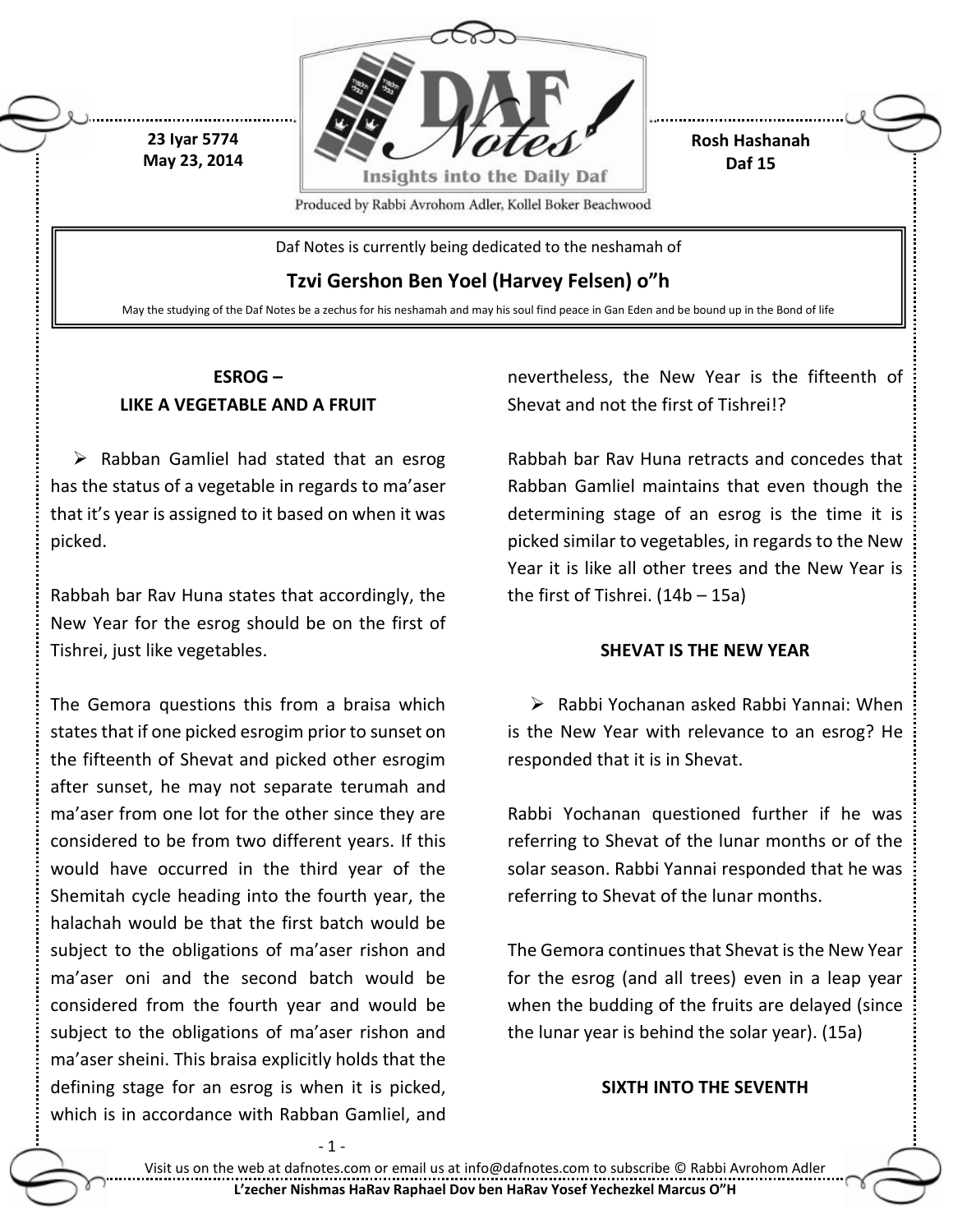

 $\triangleright$  Rabbah states that an esrog which grew in the sixth year and was picked in the seventh year is exempt from ma'aser and does not have the sanctity of Shemitah. An esrog which grew in the seventh year and was picked in the eighth year is exempt from ma'aser but does have the sanctity of Shemitah.

Abaye explains the second case by stating that Rabbah is uncertain whether an esrog's Shemitah status is dependent on the growth of the esrog or the picking. Since Shemitah is a Biblical halachah, he ruled stringently and the esrog receives Shemitah sanctity. One of the laws of Shemitah is that the produce becomes ownerless and the halachah is that hefker (something which is ownerless) is exempt from ma'aser.

Abaye questions Rabbah's first case. If he rules that the esrog does not have Shemitah sanctity, it is evident the esrog's Shemitah status is determined by the growth of the esrog and that occurred in the sixth year; why then is the esrog exempt from ma'aser?

Rabbah answers that the esrog is viewed as being ownerless (not due to Shemitah) since the owner must leave his fields available for everyone to enter and the esrogim are constantly being touched.

Rav Hamnuna disagrees with Rabbah and rules regarding an esrog which grew in the sixth year and was picked in the seventh year that it does not

have the sanctity of Shemitah; however it is subject to the laws of ma'aser.

The Gemora cites a braisa challenging both Rabbah and Rav Hamnuna's rulings. The braisa rules regarding an esrog which grew in the sixth year and was picked in the seventh year that it is exempt from ma'aser and does not have the sanctity of Shemitah. The braisa elaborates that in order for a fruit to be subject to the laws of ma'aser it must grow and be picked in the sixth year. This ruling is against Rav Hamnuna.

The braisa continues and rules regarding an esrog which grew in the seventh year and was picked in the eighth year that it is exempt from ma'aser and does have the sanctity of Shemitah. The braisa explains that in order for fruit to be subject to the laws of Shemitah it must grow and be picked in the seventh year. This ruling is against Rabbah.

The Gemora answers that there is a Tanna that Rabbah and Rav Hamnuna rely on as basis for their ruling. Avtolmos testified in the name of elders that an esrog's Shemitah status is determined solely by the time of its growth and not when it is picked. Therefore an esrog which grew in the sixth year and was picked in the seventh year does not have the sanctity of Shemitah and an esrog which grows in the seventh year does have Shemitah sanctity even if it is not picked until the eighth year. (15a – 15b)

A braisa is cited where the Sages learned that trees whose fruits grew prior to the fifteenth of Shevat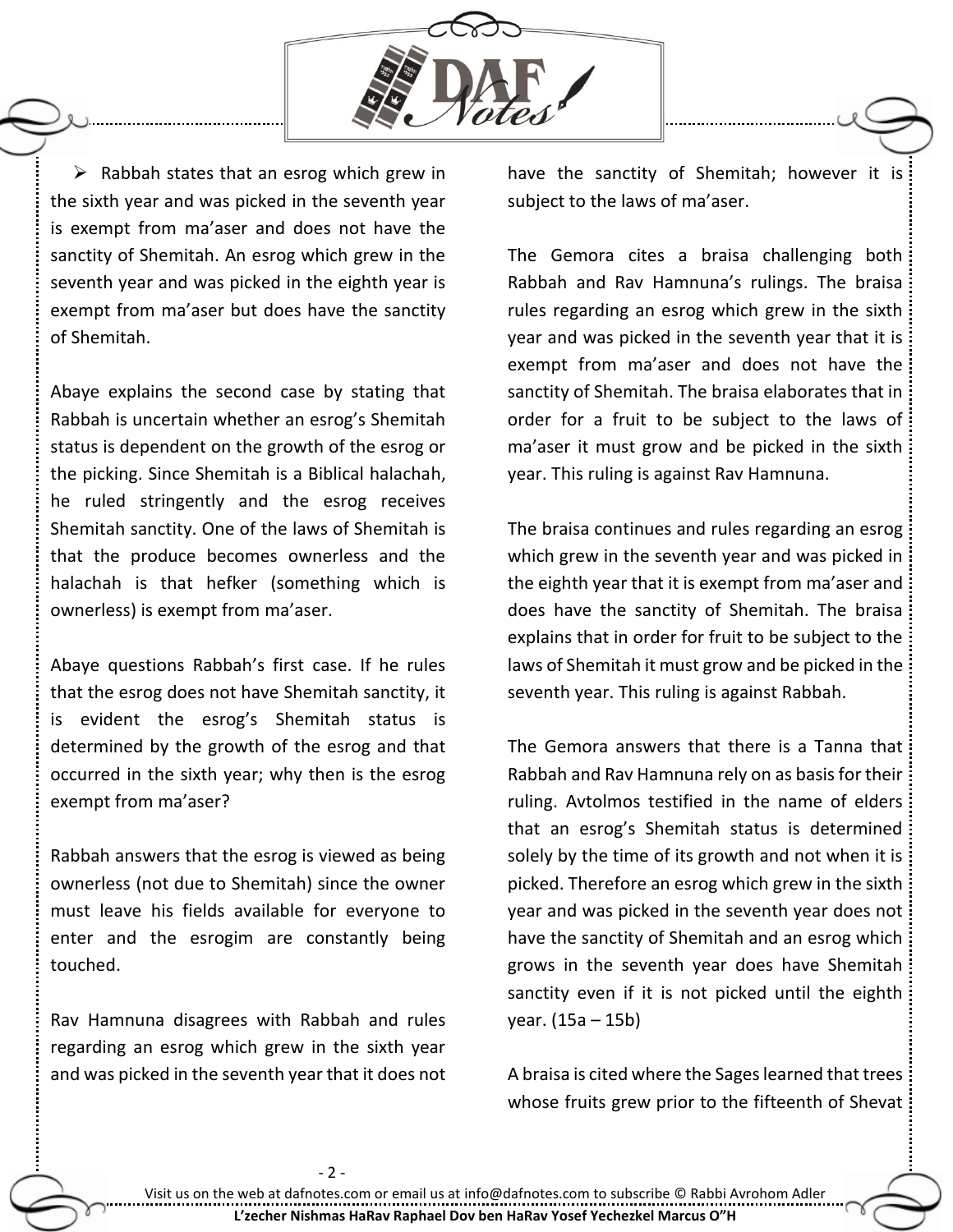

are subject to the laws of ma'aser according to the previous year. If they grew after the fifteenth of Shevat, they go according to the next year.

Rabbi Nechemya qualifies this ruling as referring to fruits that do not ripen all at once but rather over a period of time. If however, they all ripen at once like carobs and olives, they are subject to the laws of ma'aser according to the upcoming year (when they are picked) even if the fruits grew before the fifteenth of Shevat.

Rabbi Yochanan said over that it became customary for people to follow Rabbi Nechemya's viewpoint regarding carobs and they are assigned to the year in which they are picked.

Rish Lakish questioned Rabbi Yochanan from a Mishna which rules regarding fruit that ripen at once, nonetheless, they are accorded Shemitah sanctity based on when they grew and not on when they were picked. Rabbi Yochanan was quiet and did not respond.

The Gemora questions Rabbi Yochanan's reasoning for remaining silent. Perhaps the ruling is like the Mishna and nevertheless the people embraced the custom of Rabbi Nechemya.

The Gemora explains that this is not a possibility because Rabbi Yochanan could not have allowed them to continue this custom when it is not consistent with the halachah.

The Gemora answers that Rabbi Yochanan was discussing separating ma'aser from carobs which is only a Rabbinic obligation and that is why the Sages did not protest against those who followed Rabbi Nechemya's ruling of taking the ma'aser according to the year in which they were picked. The Mishna is referring to the halachos of Shemitah, which are Biblical and therefore its Shemitah year is determined by the year in which it grew.

Reb Abba Hakohen concluded that he was uncertain if Rabbi Yochanan accepted this distinction or not. (15a – 15b)

# **INSIGHTS TO THE DAF**

## **PRODUCE OF SHEMITAH IS EXEMPT FROM MA'ASER**

Rashi cites a drasha from the Mechilta explaining why something that has the sanctity of Shemitah is exempt from the obligation of ma'aser.

Turei Even asks on the necessity for a special drasha pertaining to Shemitah when we already have a drasha that anything which is hefker (ownerless) is exempt from the obligation of ma'aser.

Maharit (43) answers that this would be a proof to the viewpoint of his father, the Mabit, who holds that the reason anything with the sanctity of Shemitah is deemed ownerless is not because the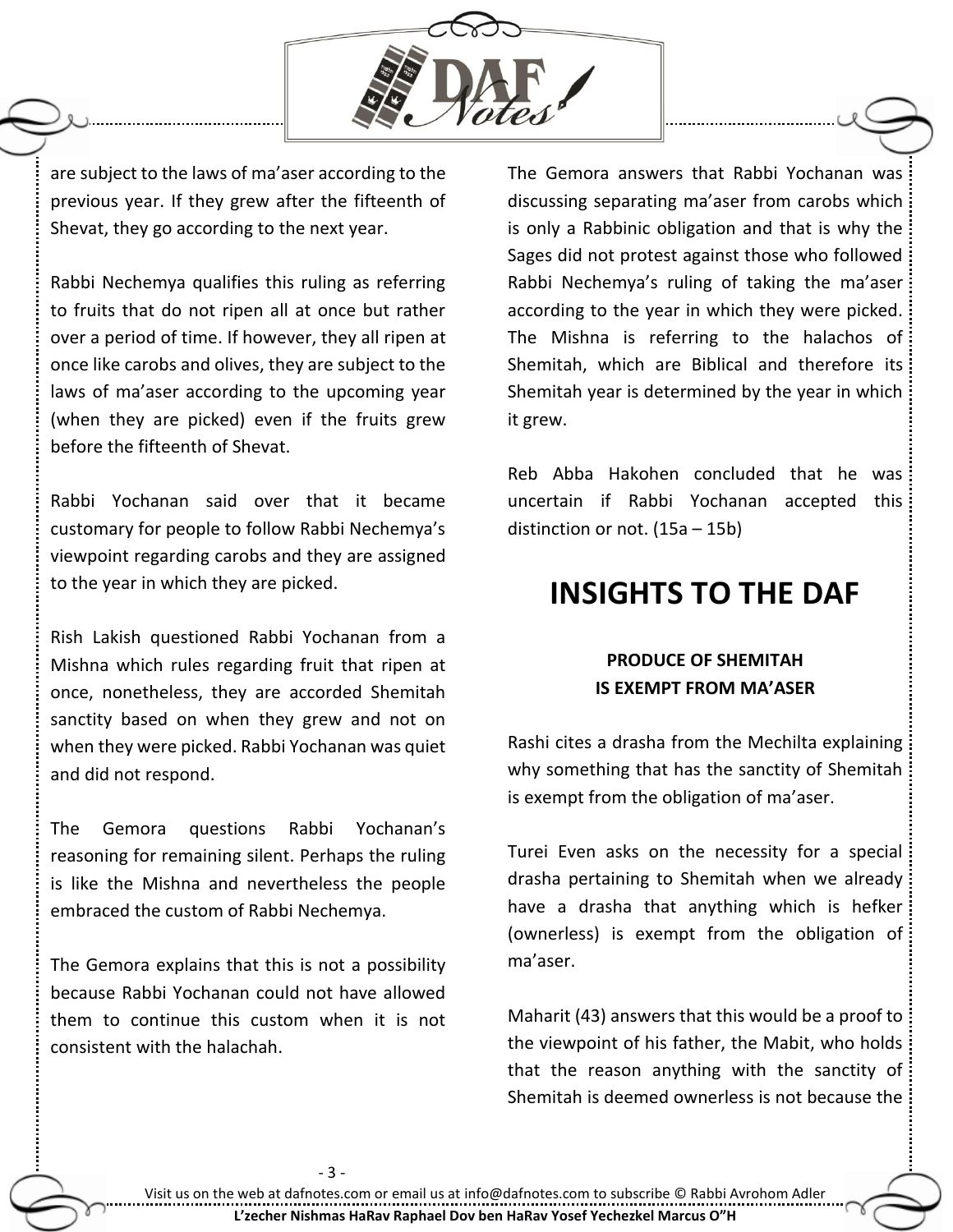

owner made his entire field hefker (which is the Beis Yosef's opinion), but rather due to the decree from the Torah. The Steipler explains that something which is halachicly ownerless and the owner prevents others from acquiring them is not the hefker that is exempt from ma'aser. There is a special drasha by Shemitah that even if the owner does not want his produce to be hefker, it is nonetheless exempt from ma'aser.

The Turei Even himself answers that there is a dispute in the Yerushalmi regarding one who is mafkir (render ownerless) his produce to any Jew but not to a gentile, if that is considered hefker to be exempt from ma'aser. Produce that grows during Shemitah is hefker only to a Yisroel and according to Rish Lakish would not be considered hefker. This is why there is a special drasha stating that the produce of Shemitah is exempt from the obligation of ma'aser.

The Reshash asks on the Turei Even and states that the two cases are not comparable. In the Yerushalmi's case, the hefker is not a hefker since he did not render ownerless to everyone and that is why Rish Lakish maintains that it is not hefker to become exempt from ma'aser. However regarding Shemitah, everyone would agree that the produce is hefker even if it will be only for a Jew and not for a gentile.

The Steipler answers that there would be a difference in the following case: A fruit that began to grow in the sixth year but did not grow a third until the seventh year. If something that grows during Shemitah becomes ownerless because it grew in the seventh year (and not because of its sanctity), perhaps we can say that only the portion of the fruit that grew in the seventh year is ownerless and therefore exempt from ma'aser, however the part that grew in the sixth year would be subject to the obligation of ma'aser. We have the special drasha by Shemitah teaching us that any produce that has the sanctity of Shemitah on it will be exempt from the ma'aser obligations.

# **DAILY MASHAL**

### **THE TORAH DICTATES THE LAWS OF NATURE**

 $\triangleright$  Rabbi Yochanan asked from Rabbi Yanai as when the New Year of an esrog. His response was that it is in Shevat. Rabbi Yochanan questioned further if he was referring to Shevat of the lunar months or of the solar season. Rabbi Yanai responded that he was referring to Shevat of the lunar months. The Gemora continues that Shevat is the New Year for the esrog (and all trees) even in a leap year when the budding of the fruits are delayed (since the lunar year is behind the solar year).

The Gemora's conclusion requires further explanation. The New Year for trees should depend on Shevat of the solar year since by then, most of the winter season has passed. Why is Shevat of the lunar months the determining time for the New Year?